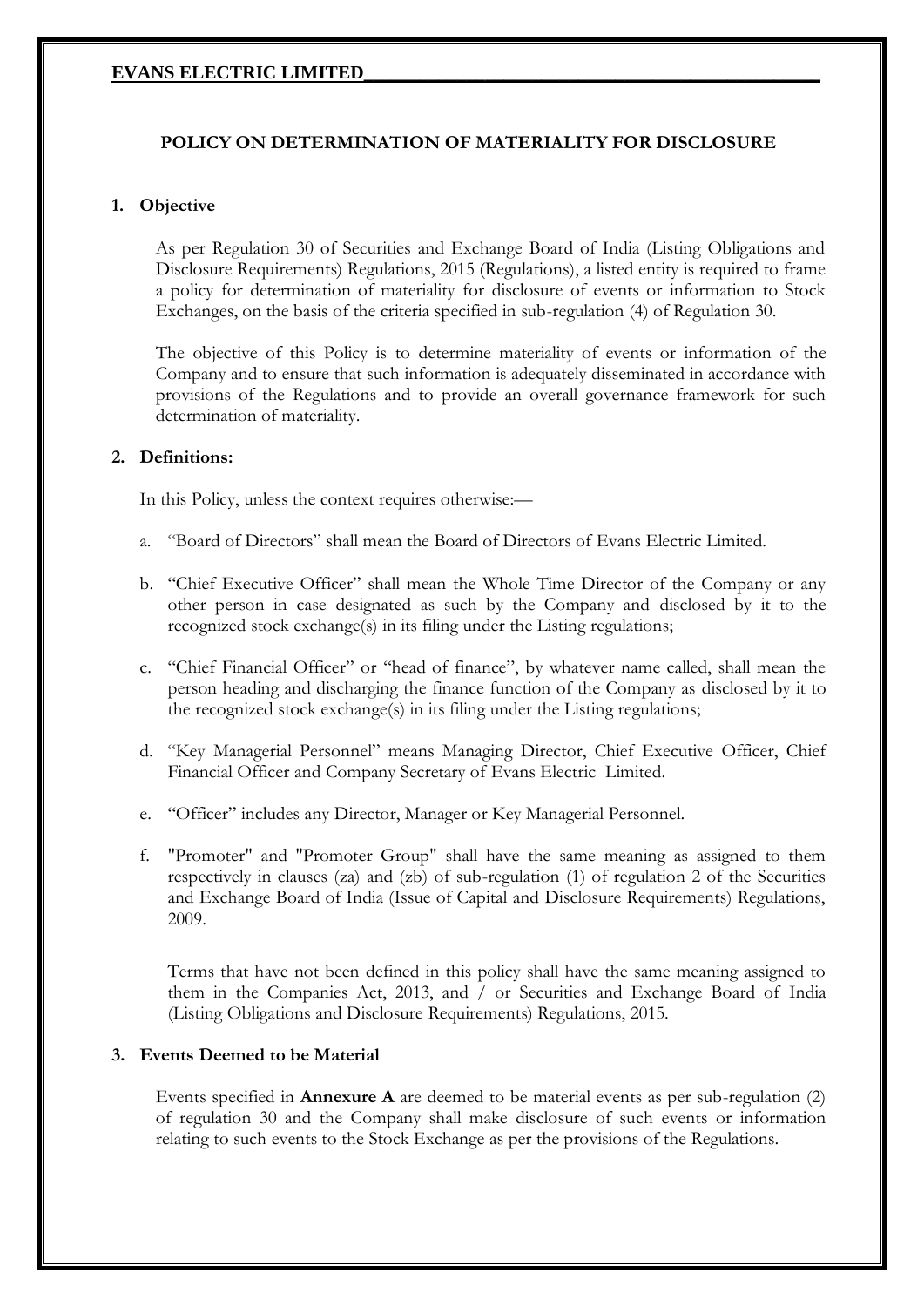#### **4. Guidelines for determining Materiality of Events or Information**

The Company shall make disclosure of events as specified in **Annexure B** based on application of guidelines for determining Materiality as per following criteria. Events/information shall be considered as Material if it meets any of the following criteria:

- (i) the omission of an event or information, which is likely to result in discontinuity or alteration of event or information already available publicly;
- (ii) the omission of an event or information is likely to result in significant market reaction if the said omission came to light at a later date; and
- (iii) Any event/information which is treated as being material in the opinion of the Board of Directors of the Company.

#### **5. Authority for making disclosure of events or information**

- a.The Key Managerial Personnel shall have the authority to determine Materiality of any event specified in Annexure B on the basis of the criteria mentioned in rule 4 above.
- b.The Key Managerial Personnel are severally authorized to make necessary disclosures to the stock exchange(s).

#### **6. Amendments**

The Board may subject to the applicable laws amend any provision(s) or substitute any of the provision(s) with the new provision(s) or replace the Policy entirely with a new Policy.

#### **Annexure A**

#### **Events which shall be disclosed without any application of the guidelines for Materiality:**

1. Acquisition(s) (including agreement to acquire), Scheme of Arrangement (amalgamation/merger/ demerger/restructuring), or sale or disposal of any unit(s), division(s) of the Company or any other restructuring;

Explanation. - 'Acquisition' shall mean, -

- (i) acquiring control, whether directly or indirectly; or,
- (ii) acquiring or agreeing to acquire shares or voting rights in, a company, whether directly or indirectly, such that –
- (a) the Company holds shares or voting rights aggregating to five per cent or more of the shares or voting rights in the said company, or;
- (b) there has been a change in holding from the last disclosure and such change exceeds two per cent of the total shareholding or voting rights in the said company.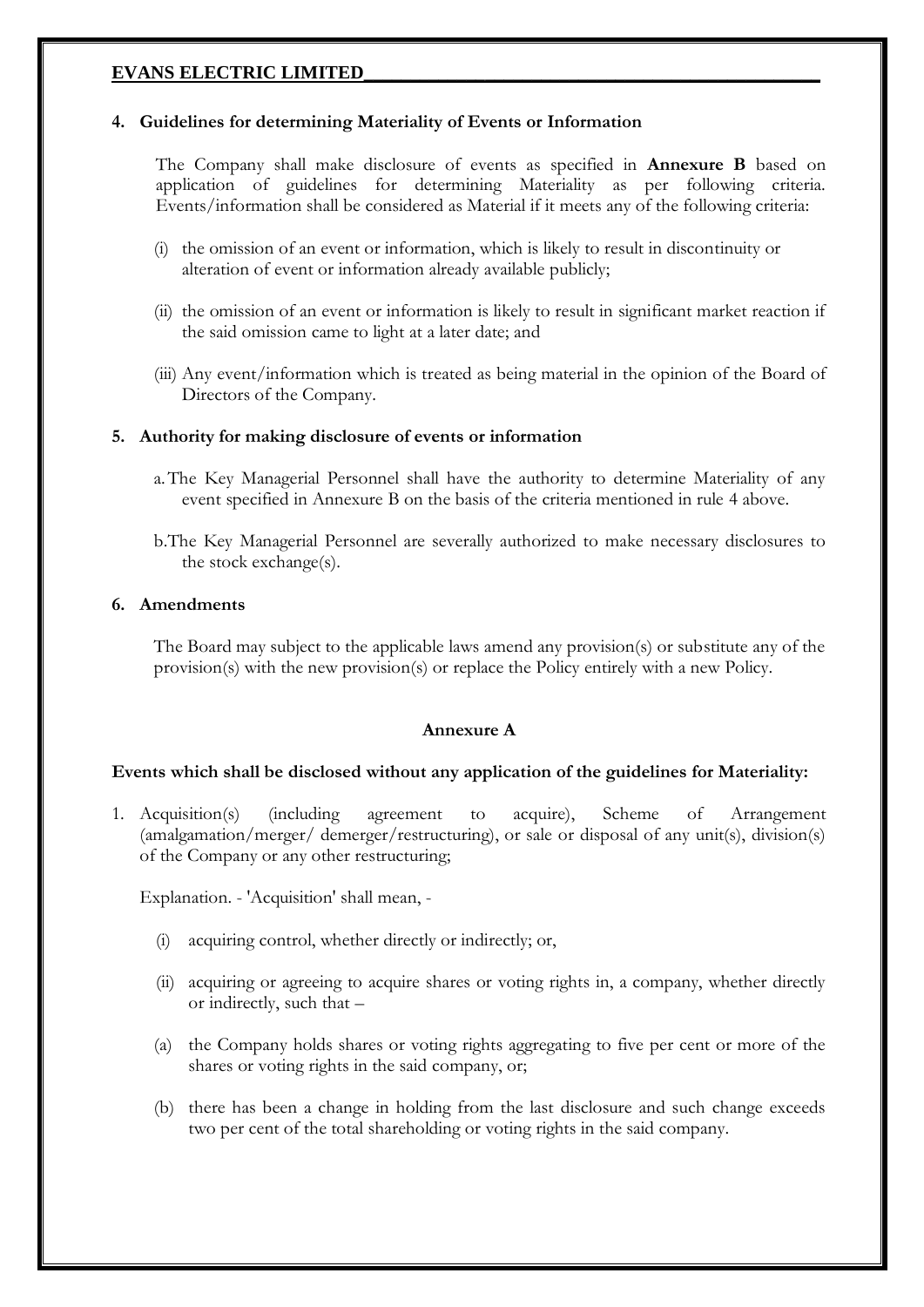- 2. Issuance or forfeiture of securities, split or consolidation of shares, buyback of securities, any restriction on transferability of securities or alteration in terms or structure of existing securities including forfeiture, reissue of forfeited securities, alteration of calls, redemption of securities etc.;
- 3. Revision in credit rating(s);
- 4. Outcome of Meetings of the Board of Directors: The Company shall disclose to the Exchange(s), within 30 minutes of the closure of the meeting, held to consider the following:
	- a) dividends and/or cash bonuses recommended or declared or the decision to pass any dividend and the date on which dividend shall be paid/dispatched;
	- b) any cancellation of dividend with reasons thereof;
	- c) the decision on buyback of securities;
	- d) the decision with respect to fund raising proposed to be undertaken
	- e) increase in capital by issue of bonus shares through capitalization including the date on which such bonus shares shall be credited/dispatched;
	- f) reissue of forfeited shares or securities, or the issue of shares or securities held in reserve for future issue or the creation in any form or manner of new shares or securities or any other rights, privileges or benefits to subscribe to;
	- g) short particulars of any other alterations of capital, including calls;
	- h) financial results;
	- i) decision on voluntary delisting by the Company from stock exchange(s).
- 5. Agreements (viz. shareholder agreement(s), joint venture agreement(s), family settlement agreement(s) (to the extent that it impacts management and control of the Company), agreement(s) / treaty(ies)/contract(s) with media companies) which are binding and not in normal course of business, revision(s) or amendment(s) and termination(s) thereof;
- 6. Fraud/defaults by Promoter or Key Managerial Personnel or by Company or arrest of Key Managerial Personnel or Promoter;
- 7. Change in Directors, Key Managerial Personnel (Managing Director, Chief Executive Officer, Chief Financial Officer, Company Secretary etc.), Auditor and Compliance Officer;
- 8. In case of resignation of the auditor of the Company, detailed reasons for resignation of auditor, as given by the said auditor, shall be disclosed by the Company to the stock exchanges as soon as possible but not later than twenty four hours of receipt of such reasons from the auditor.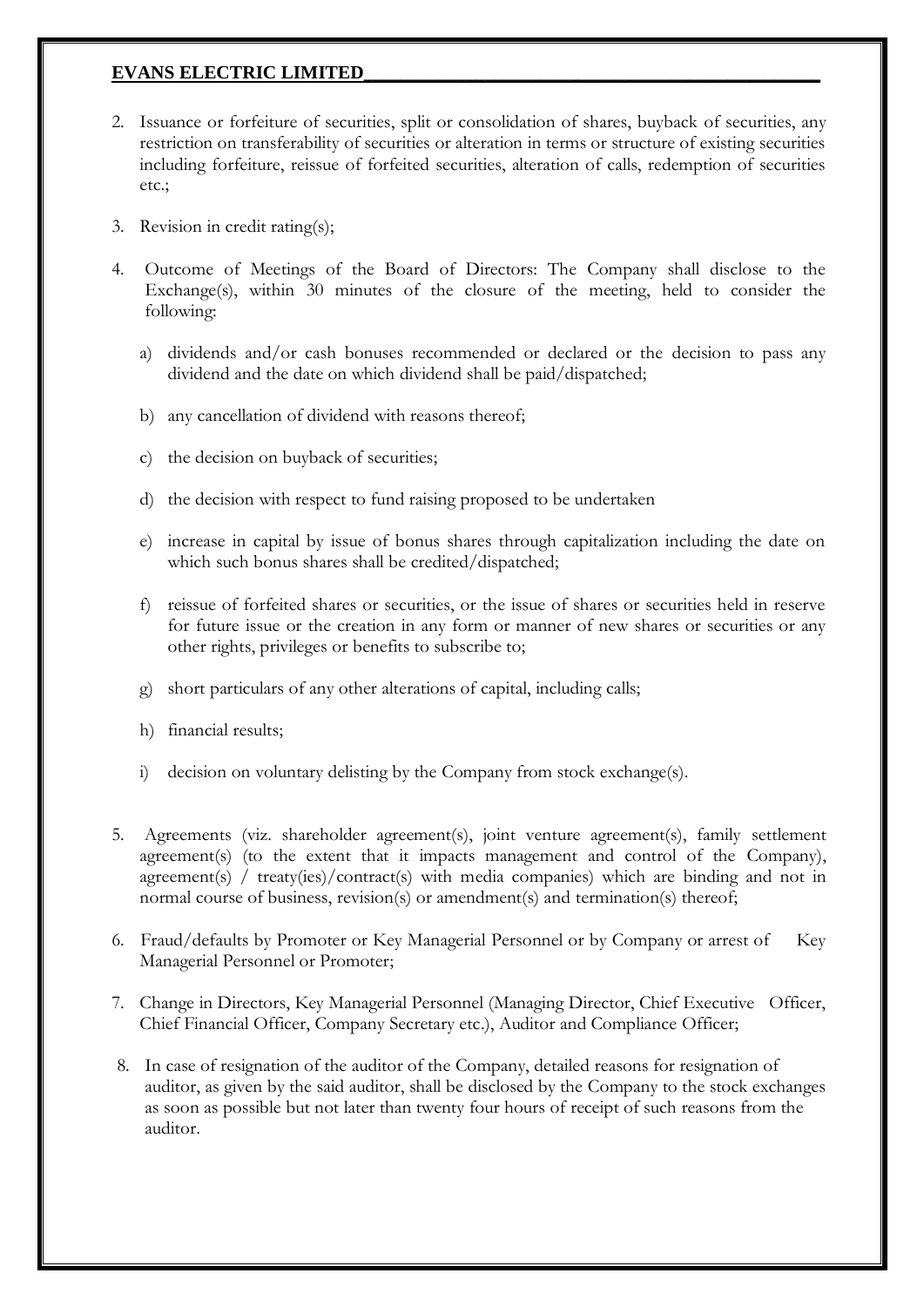9. Resignation of auditor including reasons for resignation: In case of resignation of an independent director of the Company, within seven days from the date of resignation, the following disclosures shall be made to the stock exchanges by the Company:

i. Detailed reasons for the resignation of independent directors as given by the said director shall be disclosed by the Company to the stock exchanges.

ii. The independent director shall, along with the detailed reasons, also provide a

confirmation that there is no other material reasons other than those provided.

iii. The confirmation as provided by the independent director above shall also be disclosed by the Company to the stock exchanges along with the detailed reasons as specified in subclause (i) above.]

- 10. Appointment or discontinuation of share transfer agent;
- 11. Corporate debt restructuring;
- 12. One-time settlement with a bank;
- 13. Reference to BIFR and winding-up petition filed by any party /creditors;
- 14. Issuance of Notices, call letters, resolutions and circulars sent to shareholders, or creditors or advertised in the media by the Company;
- 15. Proceedings of Annual and extraordinary general meetings of the Company;
- 16. Amendments to memorandum and articles of association of Company, in brief;
- 17. Schedule of Analyst or institutional investor meet and presentations on financial results made by the Company to analysts or institutional investors.

# **Annexure B**

## **Illustrative list of events which shall be disclosed upon application of the guidelines for materiality:**

- 1. Commencement or any postponement in the date of commencement of commercial production or commercial operations of any unit/division;
- 2. Change in the general character or nature of business brought about by arrangements for strategic, technical, manufacturing, or marketing tie-up, adoption of new lines of business or closure of operations of any unit/division (entirety or piecemeal);
- 3. Capacity addition or product launch;
- 4. Awarding, bagging/ receiving, amendment or termination of awarded/bagged orders/contracts not in the normal course of business;
- 5. Agreements (viz. loan agreement(s) (as a borrower) or any other agreement(s) which are binding and not in normal course of business) and revision(s) or amendment(s) or termination(s) thereof;